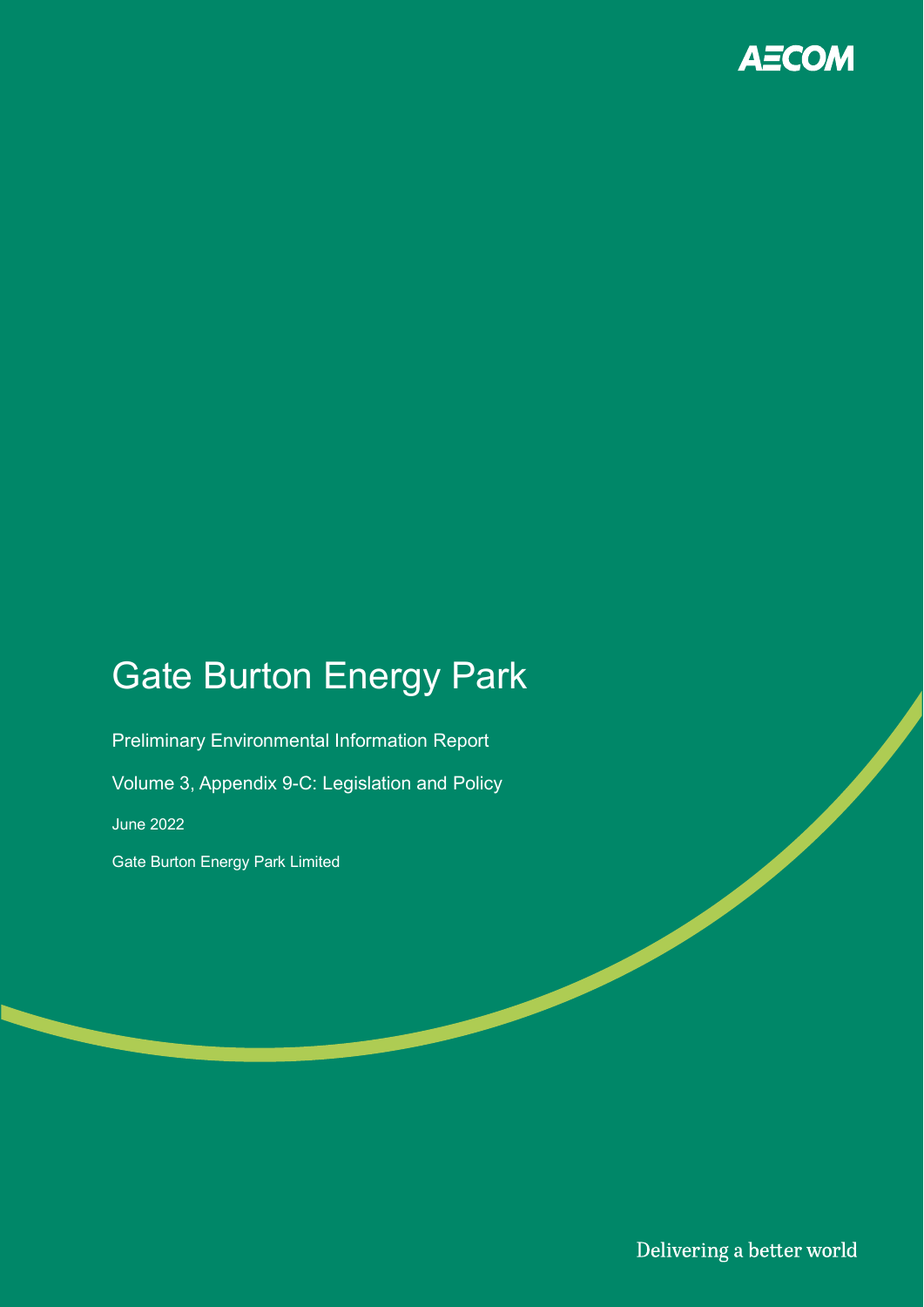Gate Burton Energy Park Preliminary Environmental Information Report Volume 3, Appendix 9-C Legislation and Policy



#### Quality information

| <b>Prepared by</b> | <b>Checked by</b> | <b>Verified by</b> | <b>Approved by</b> |
|--------------------|-------------------|--------------------|--------------------|
| <b>RS</b>          | <b>RW</b>         | NT                 | <b>WB</b>          |
| TJ                 |                   |                    |                    |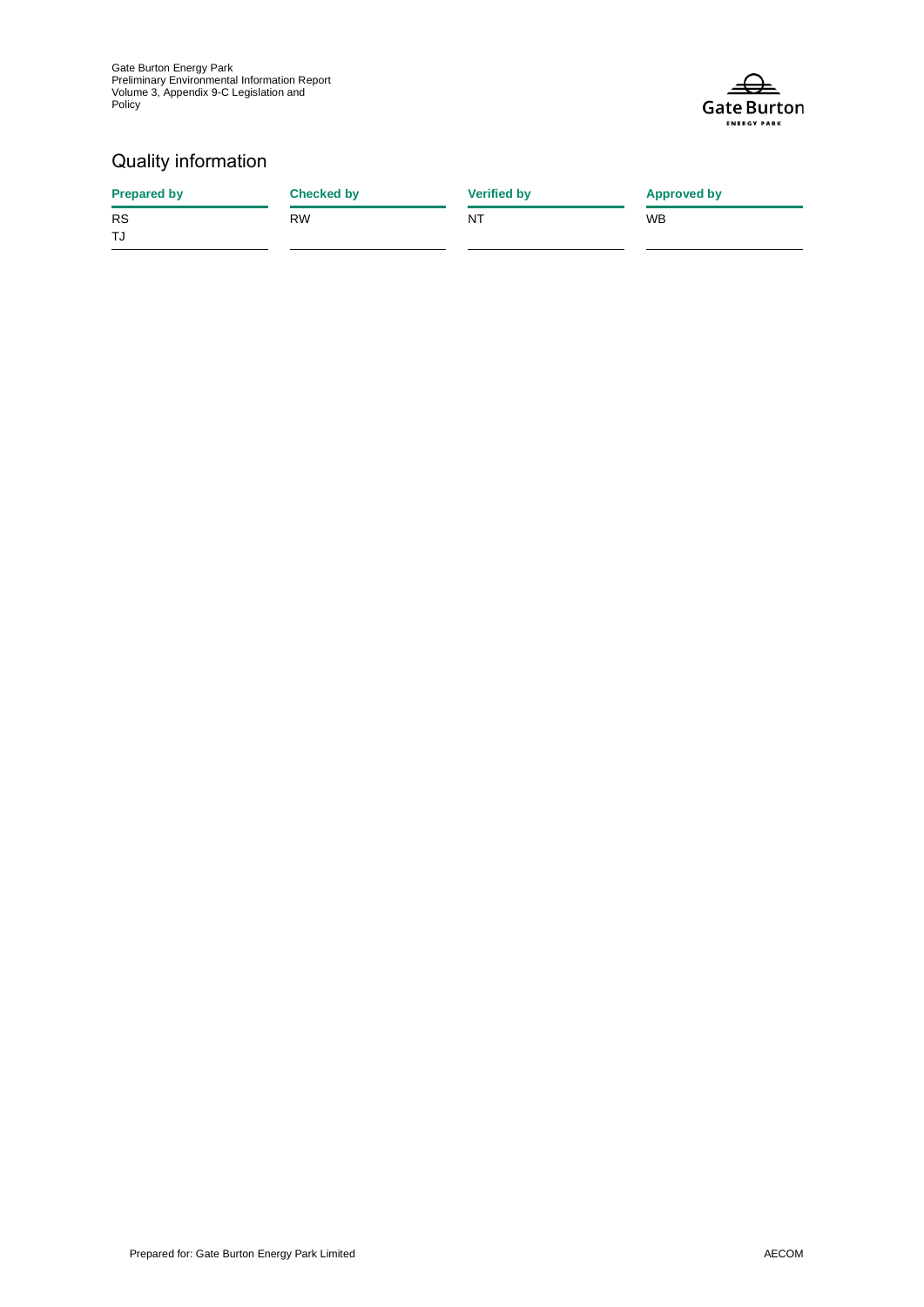Gate Burton Energy Park Preliminary Environmental Information Report Volume 3, Appendix 9-C Legislation and Policy



Prepared for: Gate Burton Energy Park Limited

Prepared by: AECOM Limited

© 2022 AECOM Limited. All Rights Reserved.

This document has been prepared by AECOM Limited ("AECOM") for sole use of our client (the "Client") in accordance with generally accepted consultancy principles, the budget for fees and the terms of reference agreed between AECOM and the Client. Any information provided by third parties and referred to herein has not been checked or verified by AECOM, unless otherwise expressly stated in the document. No third party may rely upon this document without the prior and express written agreement of AECOM.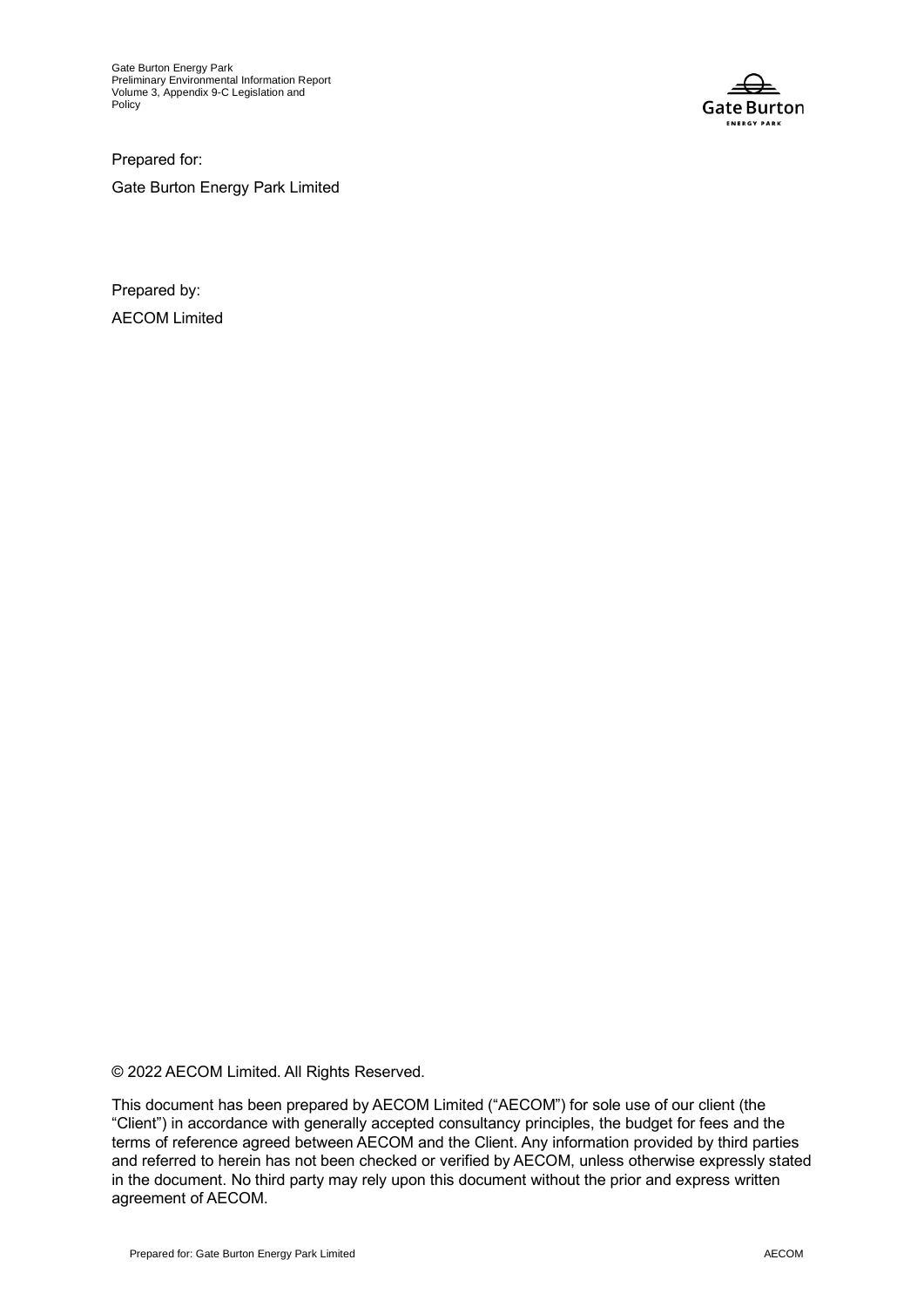

### **Table of Contents**

| 1.4 |  |
|-----|--|
|     |  |
|     |  |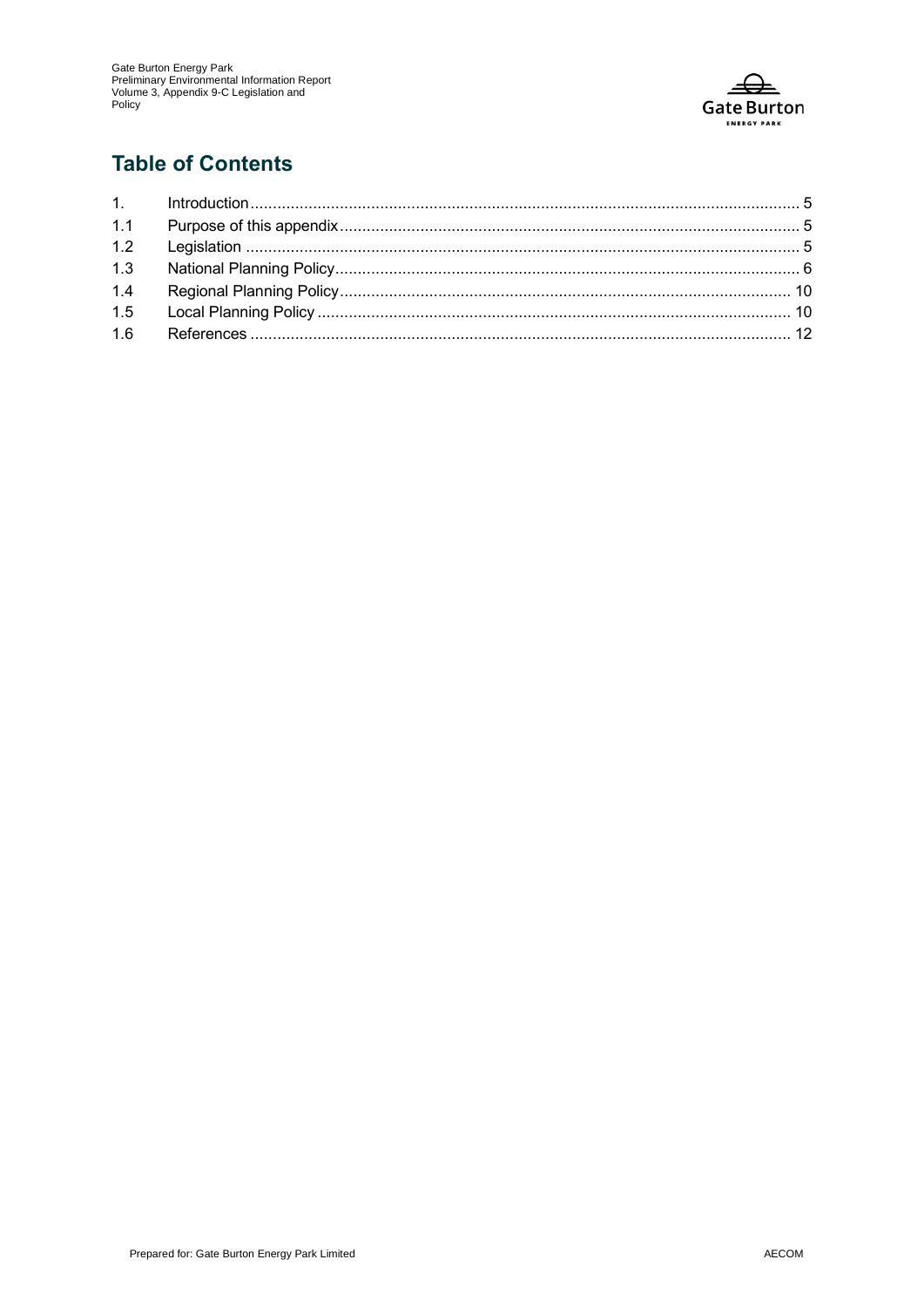

# **1. Introduction**

## **1.1 Purpose of this appendix**

- 1.1.1 This PEI Report appendix identifies and describes the legislation, policy and supporting guidance considered relevant to the assessment of the likely significant effects of the Scheme on the Water Environment.
- 1.1.2 Legislation and policy are considered at national and local levels.
- 1.1.3 This PEI Report appendix does not assess the Scheme against legislation and policy; instead the purpose of considering legislation and policy in the EIA is twofold:
	- a. to identify legislation and policy that could influence the determination of important water environment features (and therefore the significance of effects) and any requirements for mitigation; and
	- b. to identify legislation and policy that could influence the methodology of the EIA and signposting where this dealt with in the PEI Report. For example, a policy may require the assessment of an impact or the use of a specific methodology.
- 1.1.4 The following sections identify and describe the legislation, policy and supporting guidance considered specifically relevant to the water environment assessment (the assessment) as presented in **PEI Report Volume 1, Chapter 9: Water Environment**.

## **1.2 Legislation**

- 1.2.1 The main legislation relevant to the Scheme includes the following (please note that details of European Directives are not included, but rather the national legislation that transposes them):
	- Environment Act 2021 (Ref. 9-1);
	- Water Act 2014 (Ref. 9-2);
	- Flood and Water Management Act 2010 (Ref 9-3);
	- Environmental Protection Act 1990 (Ref 9-4);
	- Land Drainage Act 1991 (as amended) (Ref 9-5);
	- Water Resources Act 1991 (as amended) (Ref 9-6);
	- Salmon and Freshwater Fisheries Act 1975 (as amended) (Ref 9-7):
	- Water Environment (Water Framework Directive) (England and Wales) Regulations 2017 (Ref 9-8);
	- The Environmental Damage (Prevention and Remediation) Regulations 2017 (as amended) (Ref 9-9);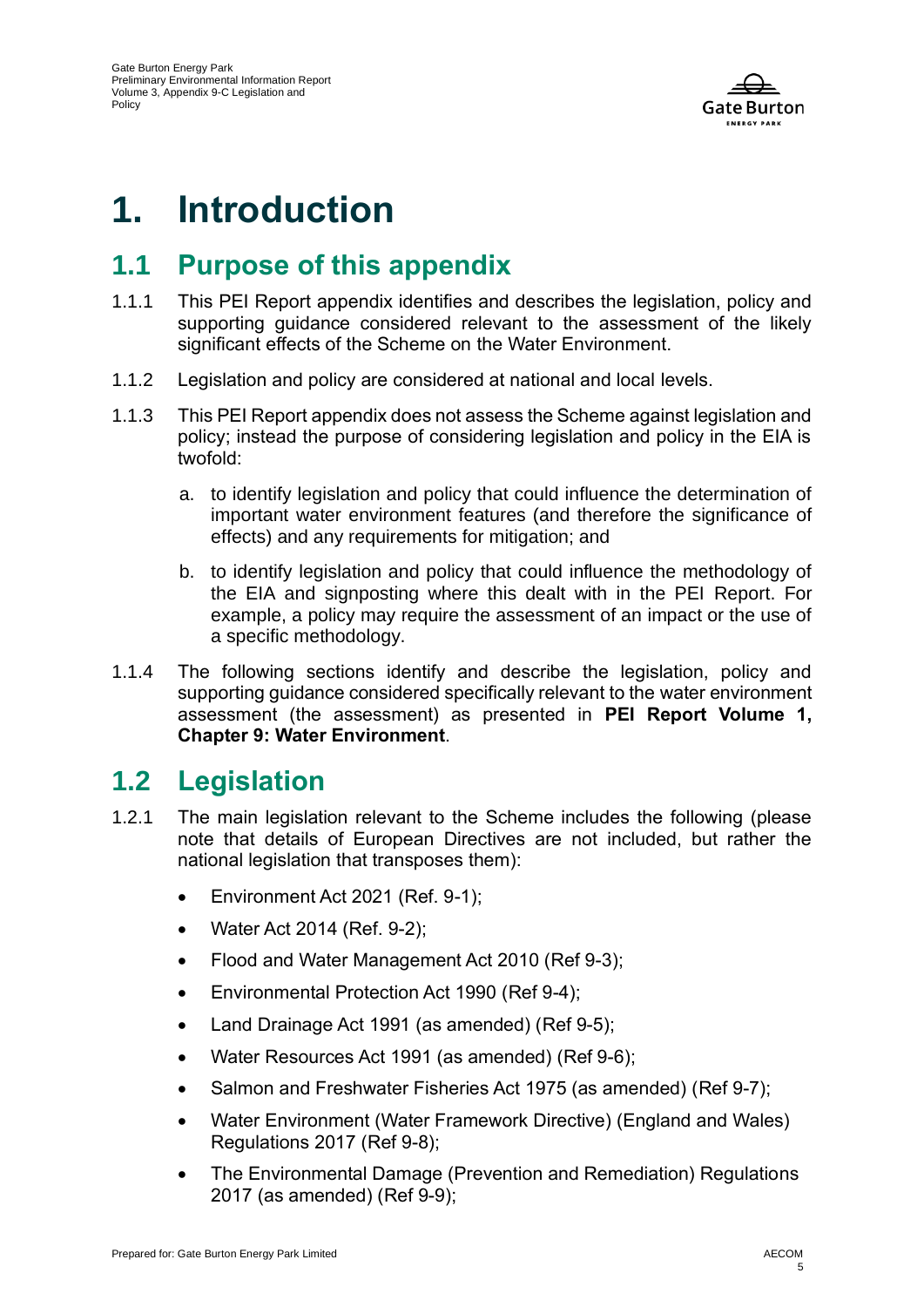

- Environmental Permitting (England and Wales) Regulations 2016 (as amended 2018) (Ref 9-10);
- Eels (England and Wales) Regulations 2009 (Ref 9-12);
- Control of Pollution (Oil Storage) (England) Regulations 2001 (Ref 9-13).
- The Water Resources Act 1991 (Amendment) (England and Wales) Regulations 2009 (Ref 9-14);
- The Floods and Water (Amendment etc.) (EU Exit) Regulations 2019 (Ref 9-15);
- The Control of Substances Hazardous to Health (Amendment) Regulations 2004 Ref 9-16);
- The Anti-Pollution Works Regulations 1999 (Ref 9-17); and
- The Water Framework Directive (Standards and Classification) Directions (England and Wales) 2015 (Ref 9-18).

# **1.3 National Planning Policy**

#### **National Policy Statements**

- 1.3.1 The following planning policies from relevant National Policy Statements (NPS) have been taken into account as part of identifying the assessment methodology, receptor selection/sensitivity, potential significant environmental effects, and mitigation:
	- Overarching National Policy Statement for Energy (NPS EN-1) (Ref 9- 19), with particular reference to section 5.15 (water quality and resources) paragraph 5.15.3, which sets out what an Environmental Statement (ES) should describe. This includes: the existing water quality, the existing water resources, the existing physical characteristics of the water environment and any impacts of the Scheme on water bodies or protected areas under the Water Framework Directive (WFD) and source protections zones (SPZs) around potable groundwater abstractions.
	- Additionally, paragraph 4.8.6 states that applicants for new energy infrastructure must take into account the potential impacts of climate change, including the most up to date UK Climate Projections (as set out by the Met Office), and adopt appropriate mitigation or adaptation measures for the lifetime of the proposed infrastructure.
	- Paragraphs 5.15.4–5.15.7 outline the decision-making process with regards to water quality and resources. Impacts on the water environment will need to be given more weight where a project would have an adverse effect on the achievement of environmental objectives established under the WFD. Within paragraphs 5.15.8-5.15.10 it is stated that whether mitigation measures over and above those included within an application are needed should be considered by the Secretary of State.
	- In addition, section 5.7 relates to flood risk. It sets out, for instance the minimum requirements for flood risk assessments (e.g. they should be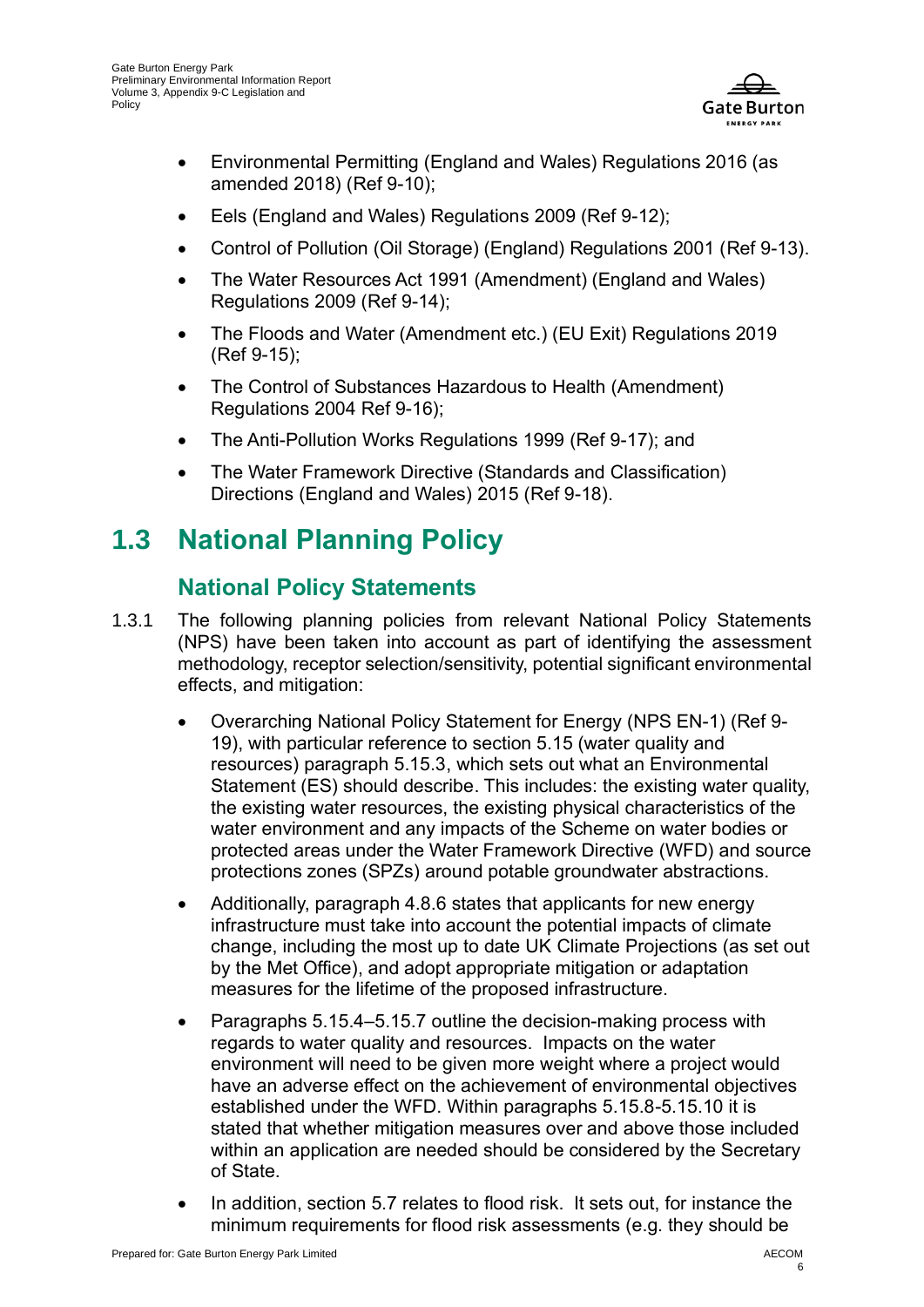

proportionate to the risk and appropriate to the scale, nature and location of the project (paragraph 5.7.5)). As part of the decision making, the Secretary of State should be satisfied on a number of points, to include that the application is supported by an appropriate flood risk assessment.

- National Policy Statement for Renewable Energy Infrastructure (NPS EN-3) (Ref 9-20). Although this technology specific NPS does not make specific reference to solar developments it is considered an important and relevant policy document for the assessment in this chapter of the PEI Report. In the context of renewable energy infrastructure, it highlights the importance of considering potential impacts on water quality, water resources, and flood risk, and taking into account climate change.
- Paragraph 2.4.1 of the National Policy Statement for Electricity Networks Infrastructure (NPS EN-5), (Ref 9-21) sets out that applications should demonstrate the extent of vulnerability of the proposed development and as appropriate how resilient it would be to flooding. It refers to section 4.8 of EN-1 which advises that the resilience of a project to climate change should be assessed in the ES and that future increased risk of flooding would be covered in a Flood Risk Assessment (FRA). An FRA is included as **PEI Report Volume 3: Appendix 9-B**.

#### **Draft National Policy Statements**

- 1.3.2 Revised Draft NPSs were released by the UK Government for consultation in September 2021.
- 1.3.3 Certain relevant sections of text in NPS EN-1 have been revised in the draft that has been published. This includes some of the text in section 15.5 (water quality and resources) which is section 15.16 in the revised draft. For instance, paragraph 5.16.3 states that where possible, applicants are encouraged to manage surface water during construction by treating surface water runoff from exposed topsoil prior to discharging. Similarly, there are some changes in the flood risk section (section 5.7 in the current policy at 5.8 in the revised draft), to include additional text on the 'minimum requirements' for flood risk assessments.
- 1.3.4 Notably, the revised draft NPS for Renewable Energy Infrastructure (Draft NPS EN-3, Ref 9-22) includes a specific section on solar developments. With regard to the Water Environment, the following is provided for (see paragraph 2.50.7):
	- An FRA may accompany an applicant's assessment and this will need to consider the impact of drainage;
	- Where access tracks are needed, permeable tracks should be used, and localised Sustainable Drainage Systems (SuDS) should be used to control runoff;
	- Given the temporary nature of solar farms, sites should be configured or selected to avoid the need to impact on existing drainage systems and watercourses; and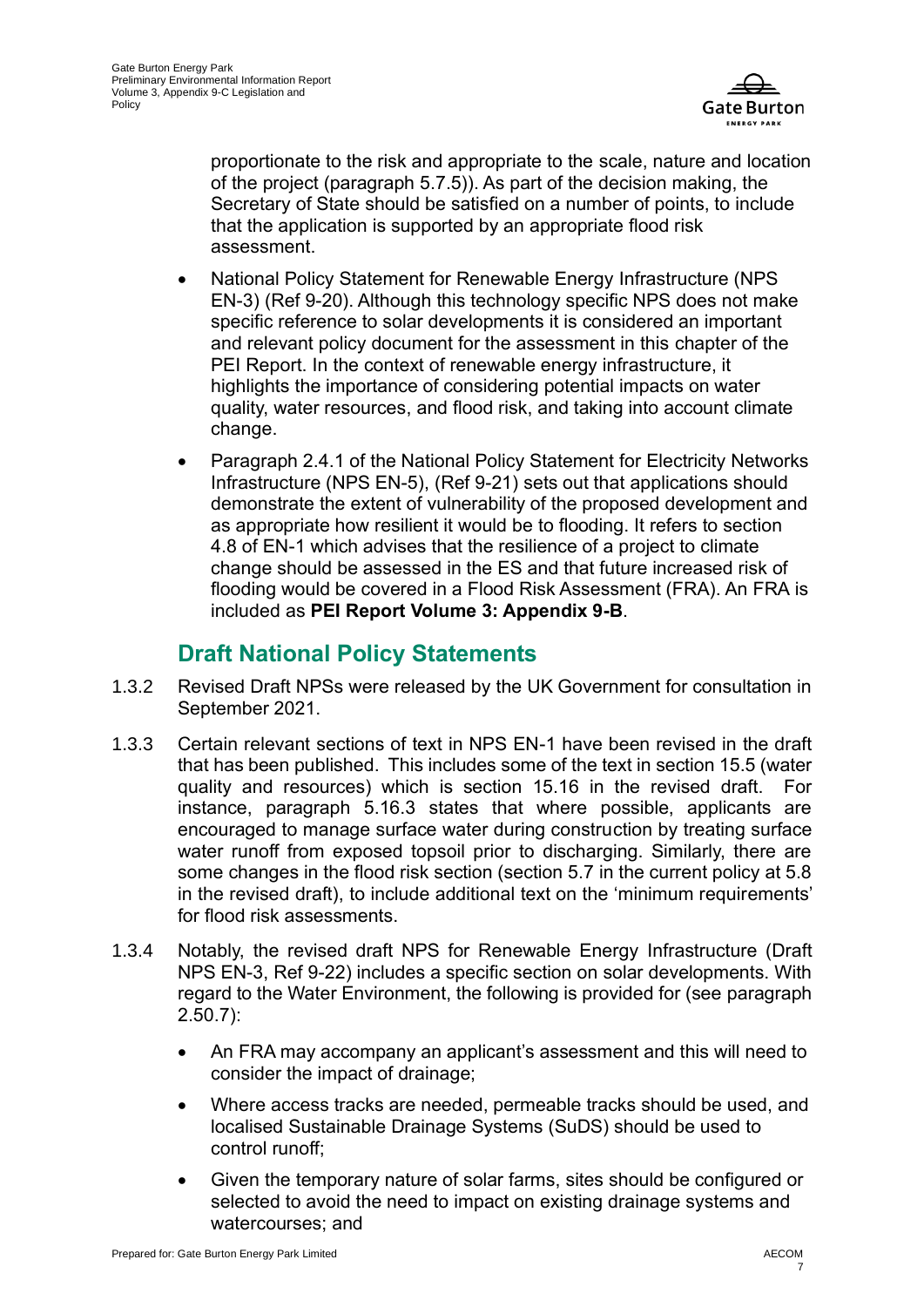

- Culverting existing watercourses/drainage ditches should be avoided. When this is unavoidable, it should be demonstrated that no reasonable alternatives exist and where necessary it will only be for the construction period.
- 1.3.5 In addition, the same draft NPS also provides, in terms of decision-making, that water management is a critical component of site design for ground mount solar plants.

#### **National Planning Policy Framework**

- 1.3.6 The National Planning Policy Framework (NPPF, 2021) (Ref 9-23) has three overarching objectives to contribute to the achievement of sustainable development, one of which is the environmental objective. This objective is to "*to protect and enhance our natural, built and historic environment; including making effective use of land, improving biodiversity, using natural resources prudently, minimising waste and pollution, and mitigating and adapting to climate change, including moving to a low carbon economy*" (Paragraph 8c). In addition, the NPPF contains a number of statements which are relevant to water quality. These include:
	- "*Strategic policies should set out an overall strategy for the pattern, scale and design quality of places, and make sufficient provision for: …(d) conservation and enhancement of the natural, built and historic environment…".* This includes landscapes and green infrastructure, and planning measures to address climate change mitigation and adaptation (paragraph 20d);
	- "*Plans should take a proactive approach to mitigating and adapting to climate change, taking into account the long-term implications for flood risk, coastal change, water supply, biodiversity and landscapes, and the risk of overheating from rising temperatures* [in line with the objectives and provisions of the Climate Change Act 2008]*. Policies should support appropriate measures to ensure the future resilience of communities and infrastructure to climate change impacts…"* (paragraph 153); and
	- "*Planning policies and decisions should contribute to and enhance the natural and local environment by: … (e) preventing new and existing development from contributing to, being put at unacceptable risk from, or being adversely affected by, unacceptable levels of soil, air, water or noise pollution or land instability. Development should, wherever possible, help to improve local environmental conditions such as water quality, taking into account relevant information such as river basin management plans* …" (paragraph 174e).
- 1.3.7 The requirements of the NPPF have been taken into account by the assessment, with particular regard given to potential impacts in relation to flood risk and water quality.

#### **National Planning Practice Guidance**

1.3.8 National Planning Practice Guidance (NPPG) (Ref 9-24) is a web-based resource that, with reference to the Flood Risk and Coastal Change guidance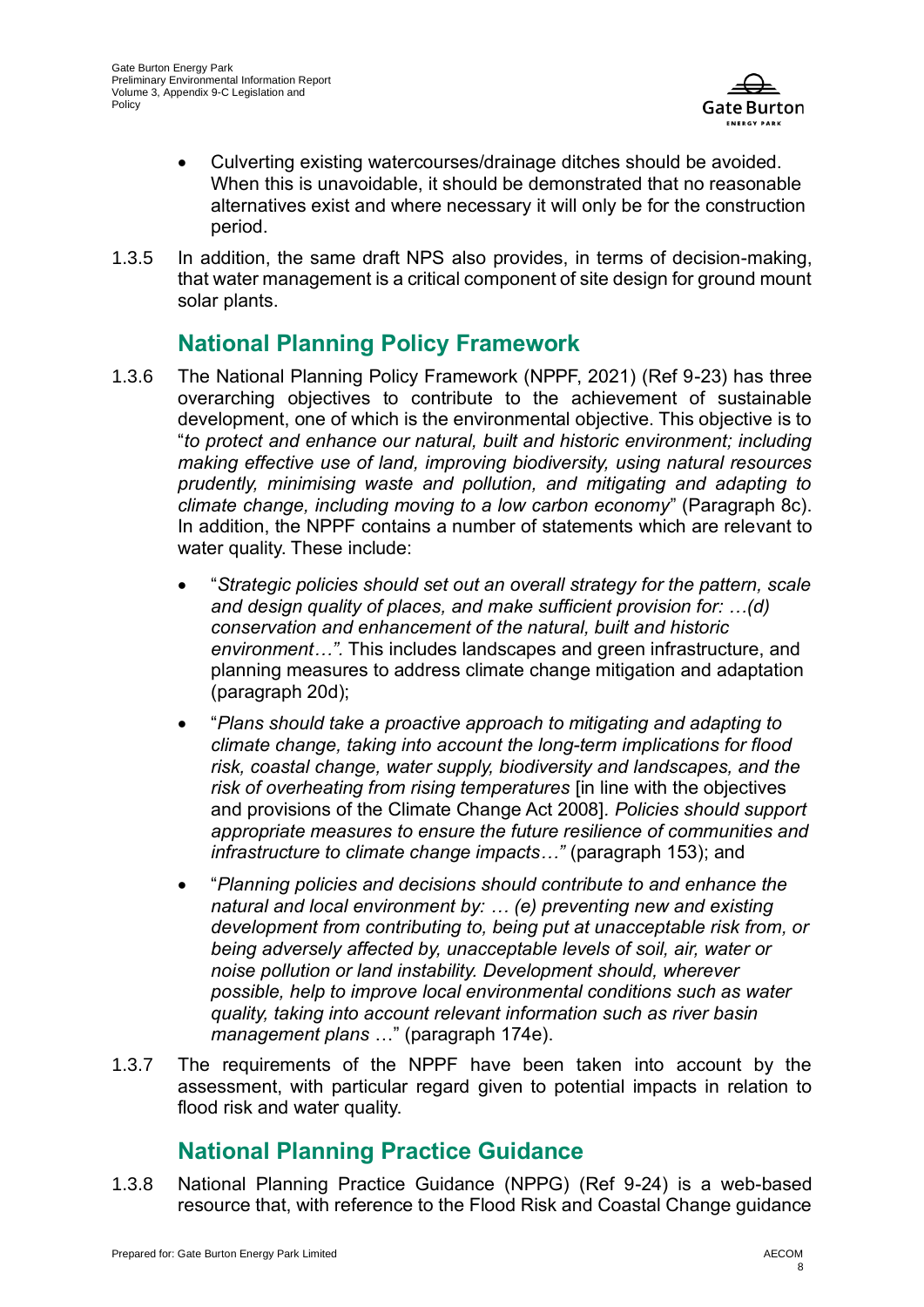

(published 2014) (Ref 9-25), advises on how to take account of and address the risks associated with flooding and costal change in the planning process.

1.3.9 It outlines a number of main steps to be followed which are designed to ensure that if there are better sites in terms of flood risk, or if a proposed development cannot be made safe, it should not be permitted. These steps include: assess flood risk; avoid flood risk; and manage and mitigate flood risk. The guidance states that developers and applicants needs to consider flood risk to and from the development site and it is likely to be in their own best interests to do this as early as possible. In addition, the guidance provides detail on the application of the Sequential Test and the Exception Test, which is considered in the FRA (**PEI Report Volume 3: Appendix 9-B**).

#### **A Green Future: Our 25 Year Plan to Improve the Environment**

- 1.3.10 In 2018 Defra published 'A Green Future: Our 25 Year Plan to Improve the Environment' (Ref 9-26) setting out the UK Government's goals for improving the environment within a generation and leaving it in a better state than we found it. The plan covers the provision of clean air and water; protection and enhancement of habitats, wildlife and biosecurity; reducing the risk from environmental hazards and mitigating and adapting to climate change; using resources more sustainably and efficiently, minimising waste and managing exposure to chemicals; and enhancing beauty, heritage and engagement with the natural environment.
- 1.3.11 With regards to the water environment, the Plan includes specific goals to reduce the environmental impact of water abstraction, meet the objectives of River Basin Management Plans under the Water Framework Directive, reduce leakage from water mains, improve the quality of bathing waters, restore protected freshwater sites to a favourable condition, and do more to protect communities and businesses from the impact of flooding, coastal erosion and drought. The foundation of the Plan incorporates a natural capital approach with the aspiring goal that there should always be a net gain in biodiversity from new development.

#### **Future Water, The Government's Water Strategy for England**

- 1.3.12 The Government's Future Water strategy (Ref 9-27), published in June 2011, sets out the Government's long-term vision for water and the framework for water management in England. It aims to permit the supply of secured water supplies whilst ensuring an improved and protected water environment. Future Water brings together the issues of water demand, water supply, water quality in the natural environment, surface water drainage and river/coastal flooding into a single coherent long-term strategy, in the context of the need to reduce greenhouse gas emissions.
- 1.3.13 The strategy also considers the issue of charging for water. The water environment and water quality have great economic, biodiversity, amenity and recreational value, playing an important role in many aspects of modern day society, and thus the functions provided must be sustainably managed to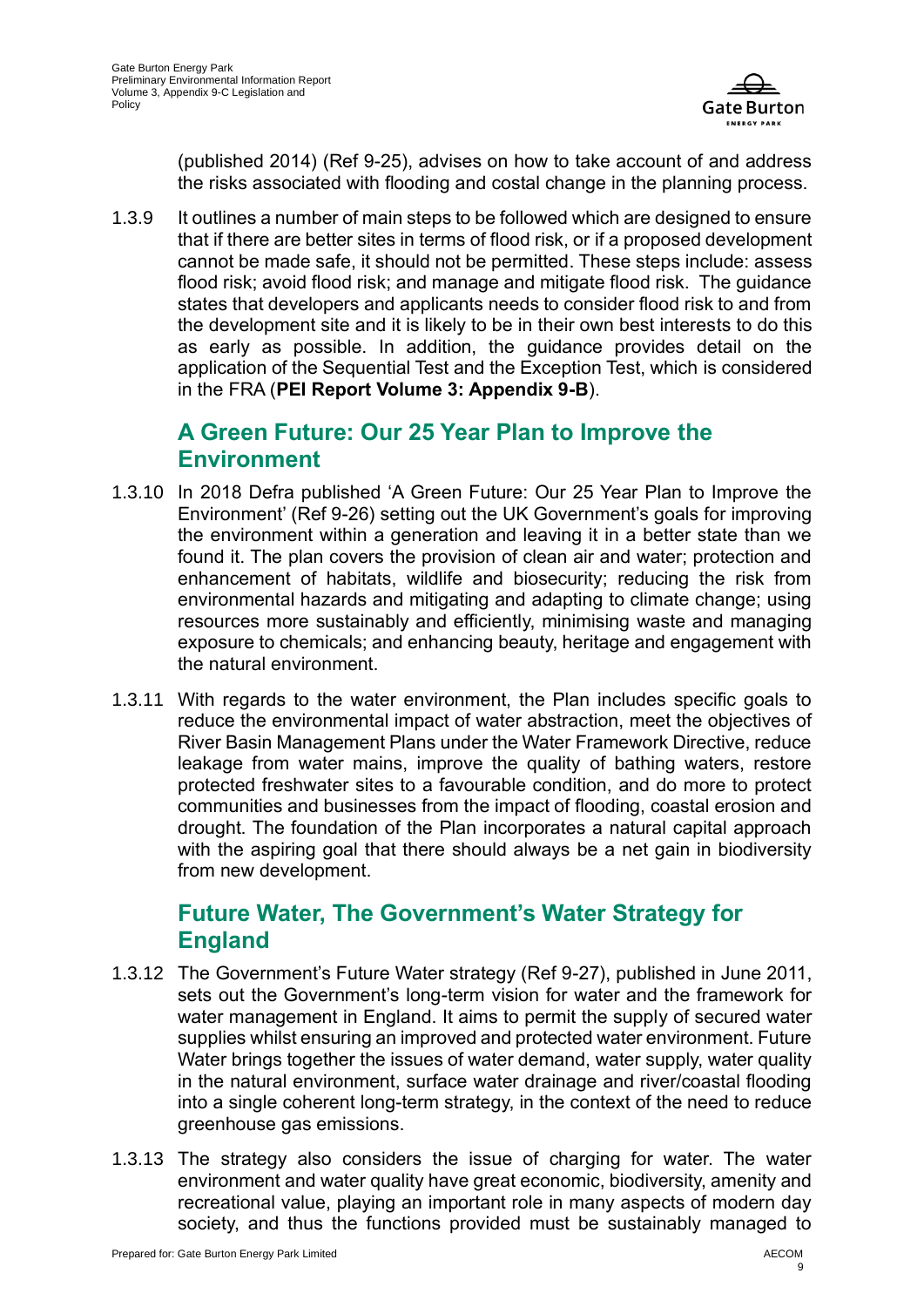

ensure they remain available to future generations without compromising environmental quality.

#### **Sustainable Drainage Systems Guidance**

- 1.3.14 Planning policy encourages developers to include Sustainable Drainage Systems (SuDS) in their proposals where practicable.
- 1.3.15 Defra published guidance on the use, design and construction of SuDS in Non-Statutory Technical Standards for SuDS (Ref 9-28).
- 1.3.16 Industry good practice guidance on the planning for and design of SuDS is also provided by CIRIA C753 The SuDS Manual (Ref 9-29) and Design Manual for Roads and Bridges (DMRB) CD532 Vegetated Drainage Systems for Highways Runoff (Ref 9-30).
- 1.3.17 Consideration is also given to The Building Regulations 2010 Approved Document H Drainage and Waste Disposal (Ref 9-31) and Water UK: Sewerage Sector Guidance (Ref 9-32).

## **1.4 Regional Planning Policy**

1.4.1 At a regional level, water management is coordinated through 10 River Basin Management Plans (RBMPs). RBMPs are prepared by the Environment Agency for six-year cycles and set out how organisations, stakeholders and communities will work together to improve the water environment. The most recent plans were published in 2015 (the second cycle) and will remain in place until after 2021. The study area falls under the Witham Management Catchment within the Anglian RBMP (Ref 9-33) and the Lower Trent and Erewash Management Catchment within the Humber RBMP (Ref 9-34).

## **1.5 Local Planning Policy**

1.5.1 The Scheme study area spans two county districts: Lincolnshire and Nottinghamshire. The following local planning policy will also be taken into consideration:

#### **Central Lincolnshire Local Plan (2017)**

1.5.2 Central Lincolnshire Local Plan 2012 - 2036 (2017) (Ref. 9-35) includes several relevant policies, particularly Policy LP14 (Managing Water Resources and Flood Risk), LP18 (Climate Change and Low Carbon Living), LP19 (Renewable Energy Proposals) and LP20 (Green Infrastructure Network).

### **Bassetlaw District Council Core Strategy (2011)**

1.5.3 Bassetlaw District Council Core Strategy (Ref. 9-36) seeks to ensure that all new development reduce or mitigate flood risk; realise opportunities to utilise renewable and low carbon energy sources and/or infrastructure, alongside sustainable design and construction and make use of SuDS. Relevant development management policies include DM10 (Renewable and Low Carbon Energy) and DM12 (Flood Risk, Sewerage and Drainage).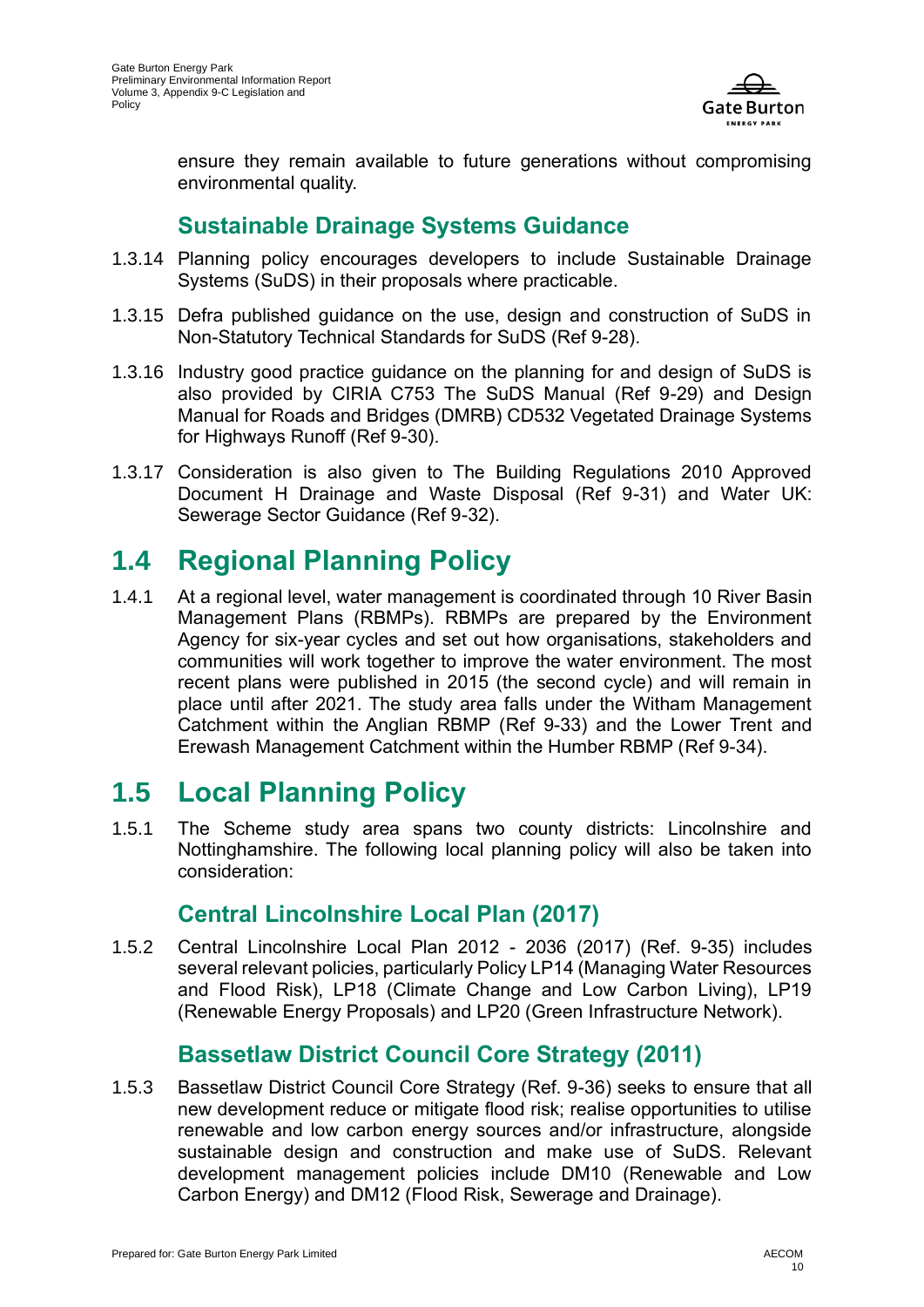

#### **Draft Bassetlaw Local Plan 2020 – 2037 (2021)**

1.5.4 The Draft Bassetlaw Local Plan 2020 – 2037 (2021) (Ref. 9-37) is likely to be adopted in 2022, and has numerous relevant policies including Policy ST51 (Renewable Energy Generation), Policy ST52 (Flood Risk and Drainage) and Policy ST53 (Protecting Water Quality and Management).

#### **Lincolnshire County Council SuDS Guidance (2018)**

- 1.5.5 In 2018, Lincolnshire County Council produced the 'Sustainable Drainage Design and Evaluation Guide' (Ref. 9-38). This guide links the design of SuDS with the evaluation requirements of planning to facilitate consultation in order to achieve the best possible SuDS design. It is primarily intended for use by developers, designers and consultants who are seeking guidance on the Lead Local Flood Authority (LLFA) standards for the design of sustainable surface water drainage in Lincolnshire.
- 1.5.6 All major developments will be required to incorporate water management measures to reduce surface water runoff and ensure that is does not increase flood risk elsewhere by considering all sources of flood risk both to and from a proposed scheme. The principal method to do so should be the use of SuDS. Surface water runoff should be managed to ensure that there is no increase in surface water flow rate run off.